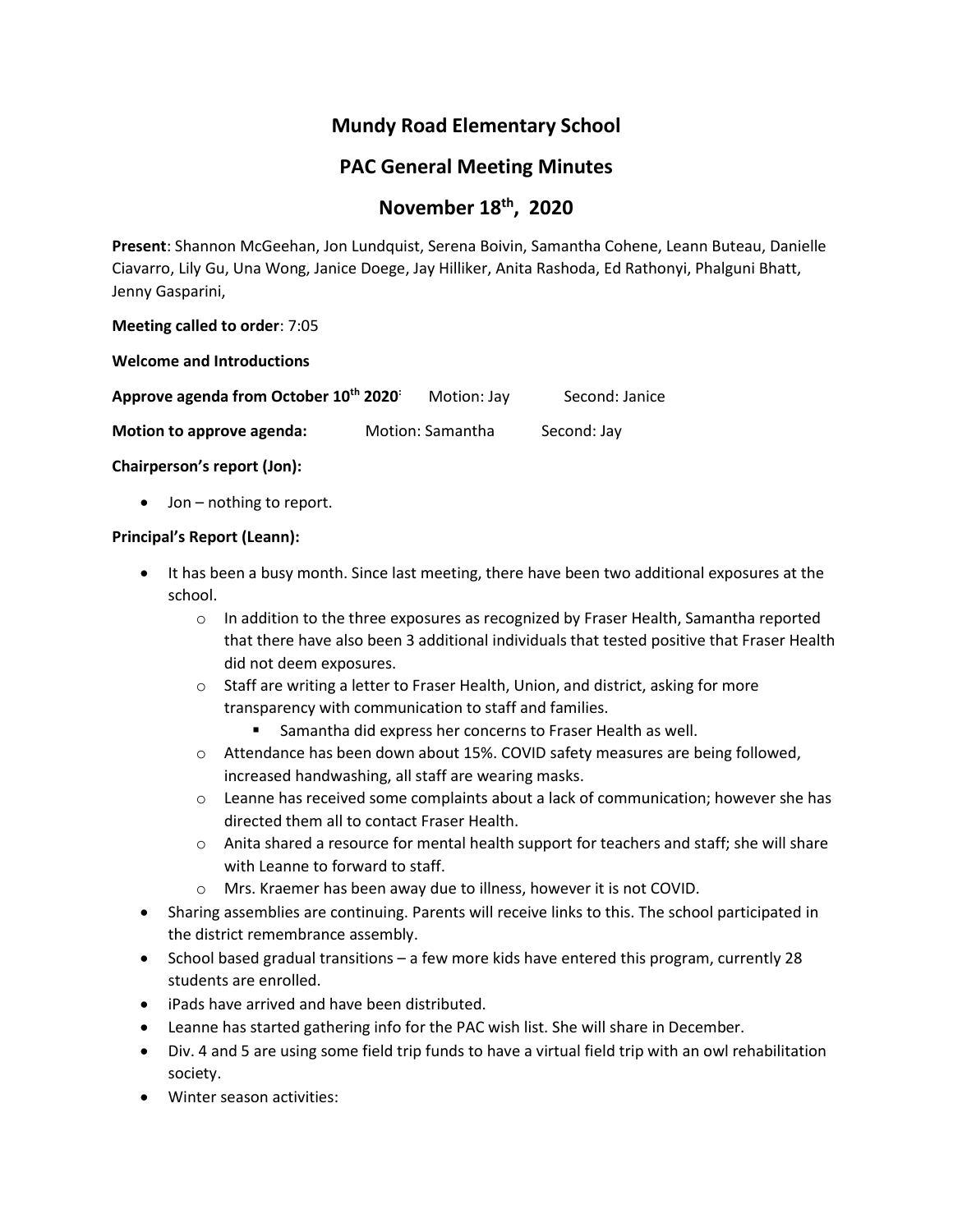- $\circ$  Gingerbread houses will go ahead. Divisions 1 and 2 will do houses, the remaining will do the gingerbread cookies, a great deal has been obtained through European Bakery in Poco.
- $\circ$  Pancake breakfast will also go ahead. Denny's will provide individual pancake breakfasts. This will happen on the last day of school before break (December 18<sup>th</sup>). Kids will eat in their classrooms.
	- **EXECT** Leanne inquired as to whether we should use KEV or MAL for this. Jon reminded us that the PAC planned to pay for this for the current year. Breakfast would be about \$600.
	- Shannon suggested getting teachers a gift  $-$  perhaps using the budget for Sport/Skills Development (\$1000). Around \$25-\$50 per teacher. Staff totals 24 individuals - there are 14 teachers, 6 EAs, 2 caretakers, Leanne and Leah. Leanne is happy to find out what gift cards would be most appreciated by teachers.
	- Una asked about using some funds for Christmas Hampers for families in the community – Leanne still has \$800 in Save-On gift cards, which would cover what we're missing for hampers (from missing Christmas Market funds) in combination with half the funds raised from Purdy's and the mask fundraiser.
	- ACTION: We will use funds from the Sports and Skill Development budget and the Field Trip budget to pay for the teacher gifts and pancake breakfast.
- $\circ$  There will be a Christmas concert, but Leanne is trying to navigate how to share this. Each division has been working on their own songs. The plan is to record December 8<sup>th</sup> and  $9<sup>th</sup>$  in the school and the hope is to share it with parents via a yet to be decided format.
- $\circ$  Janice suggested spending some money on plexiglass surrounds for student desks she is happy to look into this if there is enough interest. She will get back to us with more information.
- $\circ$  Leanne has inquired about the donation letter we have sent home in the past. Do we want to go ahead with this year given the economic climate? Jon suggested that we can go ahead with it.

# **Treasurer's Report:**

• Samantha has no updates.

# **Volunteer Coordinator (Jenny):**

• There was another staff appreciation last month by Division 6, which went smoothly. Everything was prepackaged.

# **DPAC (Jenny and Shannon):**

• Jenny attended the last DPAC meeting which mostly focused on COVID safety in schools. Jenny will forward the minutes to Serena.

# **Munch-a-lunch (Una):**

• The mask fundraiser is active on MAL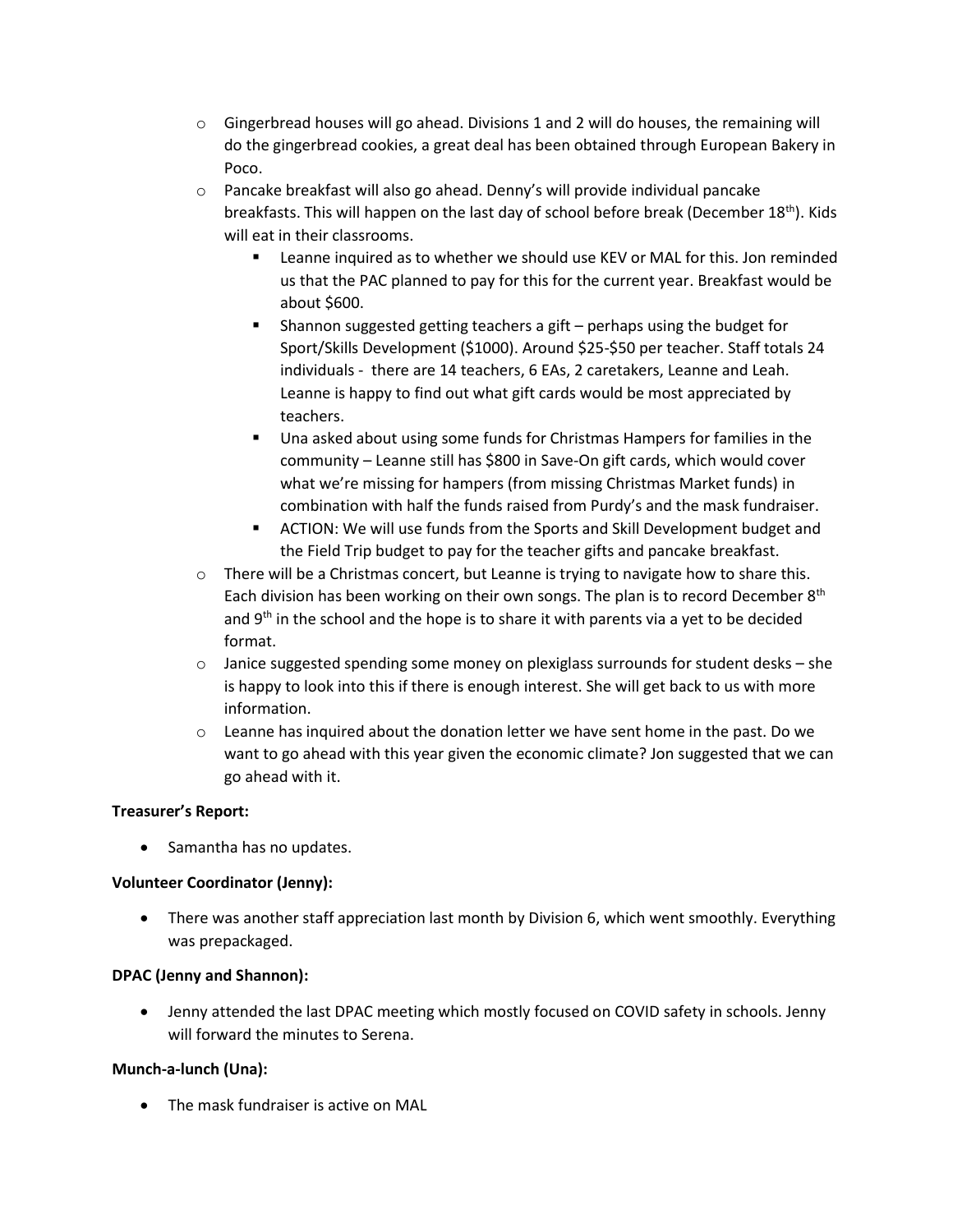- Una thanked Jay for doing such a great job of putting the emergency kit information on MAL.
- Una asked whether we could use KEV for fundraising purposes for PAC in order to save on fees. Leanne will look into this. This would only go into effect for next year, if it is possible, as we have already payed for MAL for the current school year.

# **Hot Lunch (Jay):**

• Nothing to report at this time. No new updates from the district.

#### **Safety Coordinator (Janice):**

- Now that we have had 3 COVID-19 exposures and 6 cases, Janice would like to suggest that all PE classes and singing classes be held outside. Leanne explained that teachers are already doing this as much as possible, in addition to doing a lot of sanitizing and handwashing. Leanne also emphasized that class sizes are quite small at the moment, which helps with social distancing. Singing is also permitted inside as long as students are distanced and facing the same direction (not towards each other).
- Leanne also mentioned that the doors are now all being locked, which may be a bit of hassle for kids coming in late.

#### **Merchandising Coordinator (Phalguni)**

• Phalguni showed some of the masks that are currently for sale on MAL and talked about some of the features (adjustable, soft yet durable material, made by Stormtech). Some are better fitted for children. The logo will be screened on, not embroidered. We need a minimum of 12 orders to go ahead.

#### **Social Coordinators (Anita and Lindsay)**

• Anita was talking to Leanne about possibly having an online talent show. Anita will connect with Lindsay about how they could move ahead with this.

#### **Emergency Preparedness (Jay):**

- Emergency care kits have arrived. We just need to figure out what the price point will be before we put it out on MAL.
- Jay also created another fundraiser on MAL, where people can contribute \$1 at a time, whenever they choose to donate. Una reminded the PAC that there are administration fees associated with donating on MAL, however if they donate directly to the school 100% goes back to the school.

#### **Fundraising**

- Shannon asked whether popcorn days could possibly go ahead Una said our popcorn might be expired, Janice suggested using chips…
	- Leanne says the making/distribution shouldn't be too much of an issue as volunteers can stay in the kitchen in the gym and distribution can be done via staff. Leanne said she would be comfortable with starting something like this in the new year.
- FlipGive we received a \$500 donation.